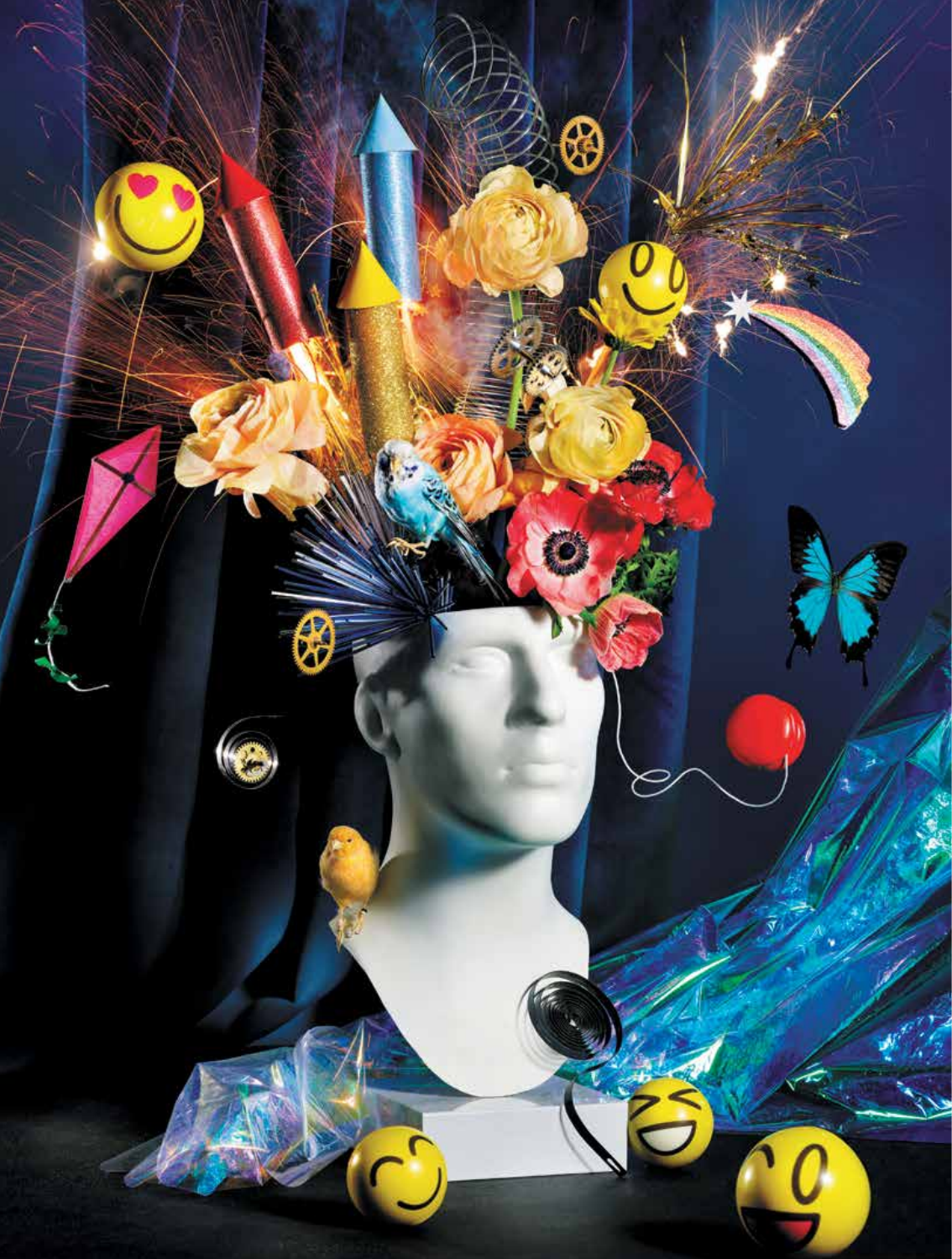# **PSYCHIATRY**

ILLESSES

UNDISCOS

THE

HUNDREDS OF THOUSANDS OF PEOPLE EXPERIENCE MANIA WITHOUT EVER GETTING DEPRESSED. WHY DOES PSYCHIATRY INSIST ON CALLING THEM BIPOLAR?

*Photography by The Voorhes By Simon Makin*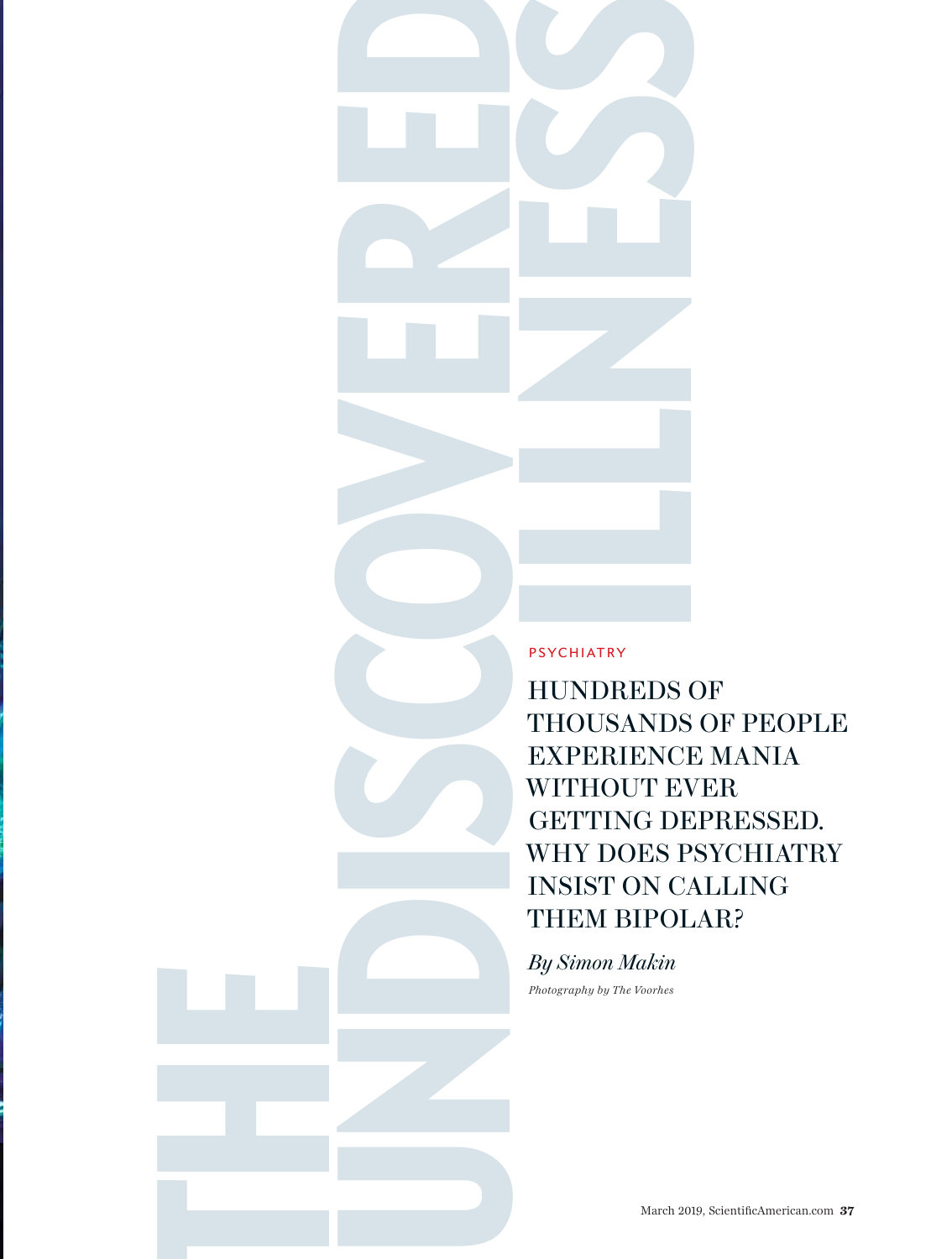at the age of 58, David Ho had an unusual experience while at the age of 58, David Ho had<br>
an unusual experience while<br>
listening to a recording of Bach. "I began to dance and pretended to conduct," he says. "And as I practiced, instead of following the music, I felt as if I were creating it. I entered into a state of selfless oblivion, like a trance. My mind exploded. Flashes of insight rained down, and I saw beauty everywhere, in faces, living things and the cosmos. I became disinhibited, spontaneous, liberated." OCTOBER

Ho was in the grips of his first episode of mania. His description sounds like an enviable burst of creative energy, but the symptoms of mania can also include inflated self-esteem, grandiosity, racing thoughts, extreme talkativeness, decreased need for sleep, increased activity or agitation, reckless behavior, delusions and other psychotic events. Severe episodes can impair day-to-day functions, sometimes enough to require hospitalization.

Perhaps the most surprising thing about such cases is that in the eyes of the psychiatric profession, mania does not exist as a distinct and unalloyed condition. Mania is usually known as the upside of bipolar disorder. For most people, it occurs alongside periods of depression, the downside. But Ho, who has had 20 manic episodes since 1997, has never suffered from depression. Thousands of people in the U.S. share that experience. Unlike those who experience only depression, however, patients with mania alone are lumped with those who have bipolar disorder. This puts psychiatry in the strange position of claiming that depression by itself is different from depression accompanied by mania but that mania by itself is not.

Most psychiatrists agree unipolar mania exists, but there is debate about whether it differs sufficiently from bipolar disorder in important enough ways to warrant a distinct diagnosis. Central to that debate is the tension in psychiatry between fewer, broader categories and more numerous, tightly defined ones. But the missing diagnosis may have consequences for patients: some studies suggest that people with unipolar mania may respond differently to certain treatments. If, as some researchers believe, unipolar mania and bipolar disorder differ in their underlying biology, classifying mania separately could speed development of new treatments that are more personalized and effective. But because unipolar mania is far less common than bipolar disorder, research into the condition has been both scant and equivocal.

**Simon Makin** is a freelance science writer based in London.



As both a patient and a clinical psychologist, Ho is well placed to advance this debate. In 2016 he published a self-study in the journal *Psychosis* cataloguing his symptoms, which include enhanced recall, increased empathy and spiritual experiences. He has suffered some ill effects, including severe fatigue, confusion and behavior that caused concern among friends and colleagues: he once burst into tears while delivering a lecture. But his professional training has helped him control his impulses and avoid delusional thinking. On balance, he believes that his madness, as he calls it, has enriched rather than damaged his life. "I'm aware my case may be atypical," Ho says. "Precisely for this reason, it challenges prevailing psychiatric beliefs that fail to acknowledge the positive value of mental disorders."

### **A MODERN ILLNESS**

Credit for the modern concept of bipolar disorder usually goes to 19th-century French psychiatrist Jean-Pierre Falret, who called it *folie circulaire,* or "circular insanity," for its periods of pathologically elevated and depressed moods, usually separated by symptom-free periods of varying length. This idea became gospel in the early 20th century, when a father of modern psychiatry, Emil Kraepelin, proposed a historically significant hypothesis.

At the time, psychiatry drew a distinction between so-called reactive psychoses, which were seen as a response to outside events, and endogenous psychoses, which were innate. Kraepelin divided all endogenous psychoses into two broad classes: dementia praecox—now known as schizophrenia—and manicdepressive insanity, now known as bipolar disorder. Endogenous depression was therefore classed as a form of manicdepressive insanity. All mania also fell under the same rubric because mania was thought never to be a reaction to outside events. There were dissenters, notably the renowned German neurologist Carl Wernicke, who held that mania was related to hyperactivity of neural firing and depression to decreased neural activity. But Kraepelin's idea dominated and persists in today's diagnostic system.

The question of what to include under the umbrella of bipolar disorder reignited in 1966. In separate investigations, psychiatrists Carlo Perris of Umeå University in Sweden and Jules Angst of the University of Zurich in Switzerland each studied some 300 patients with either true bipolar disorder or depression alone and more than 2,000 of their close relatives.

#### **IN BRIEF**

**Mania usually occurs**with depressive episodes as part of bipolar disorder. Yet some bipolar patients experience only mania, raising the question of whether another diagnosis is needed. **Evidence to justify** separate diagnoses for unipolar mania and bipolar disorder has been elusive, but studies hinting at measurable differences are starting to emerge.

**Some researchers recommend** defining unipolar mania as an official subtype of bipolar disorder to raise awareness and facilitate further research into what distinguishes it.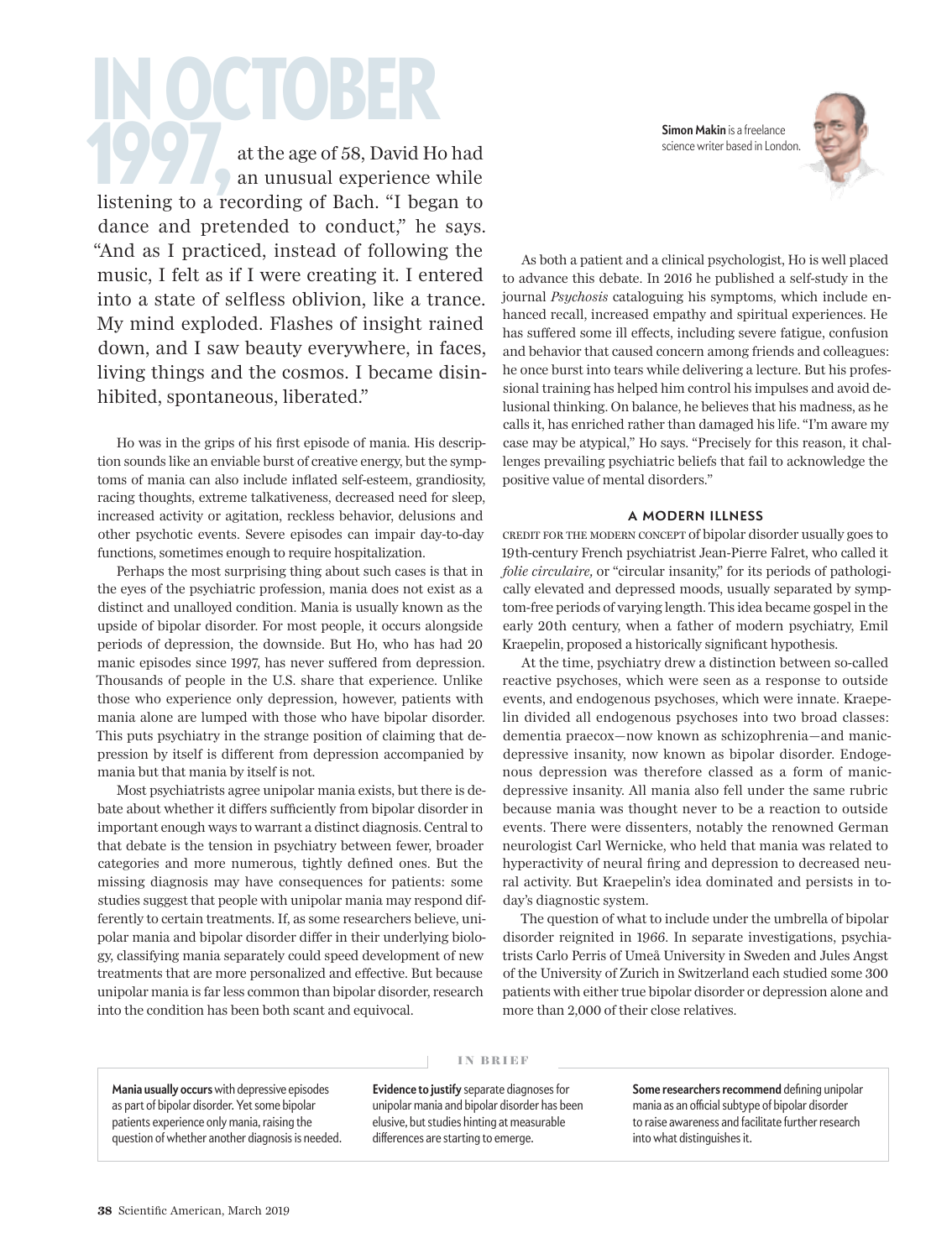Both researchers found that relatives of the bipolar patients had more mood disorders than those of patients with depression alone. They also discovered that although bipolar illness was common in the relatives of bipolar patients, it was no more common in relatives of depressed patients than in the general population. These findings, Perris and Angst argued, suggested that bipolar disorder and depression were genetically different conditions.

As a consequence, when the third edition of the *Diagnostic and Statistical Manual of Mental Disorders,* or *DSM,* appeared in 1980, it included major depressive disorder as a condition distinct from bipolar disorder. Perris and Angst's studies focused only on depression and did not address mania. "There weren't enough cases of pure mania to do anything reasonable," Angst says.

Whether unipolar mania should have its own diagnosis is complicated by bipolar disorder's clinical diversity. The manic and depressive phases vary in severity and the extent that one or the other dominates. The pattern of episodes varies unpredictably and from patient to patient. Mixed states, involving aspects of opposite mood extremes simultaneously, sometimes occur, too. Indeed, many psychiatrists argue that mood disorders are best thought of as lying on a spectrum, ranging from major depression through various bipolar presentations to pure mania.

## **IN SEARCH OF A SUBTYPE**

The variability of symptoms, along with findings from large psychiatric genetics studies that implicate numerous biological factors, suggests that bipolar disorder includes a range of subtly different conditions. "One reason we still have limited understanding of bipolar disorder after 50 years of intense research is that it's treated as one entity, and it's clearly not," says psychiatrist Paul Grof of the University of Toronto.

The resistance to subtyping may be the result in part of changes in research funding over the past few decades, as the pharmaceutical industry has taken over progressively more psychiatric research from universities, Grof says. Drug companies generally just want to know if a new drug is better than a placebo, and the larger the patient group, the greater the likelihood of finding a significant difference. Subdividing bipolar disorder into smaller populations would complicate these efforts. The industry also prefers to study diagnoses recognized by the Food and Drug Administration—and unipolar mania is not on its list.

Institutional inertia can also come into play. Every rewrite of the *Diagnostic and Statistical Manual of Mental Disorders* is a laborious process. Each edition is based on the previous one, and any change must be backed by fresh evidence, with papers submitted to committees justifying the decision. The last edition, *DSM-5,* was published in 2013, and in the view of the committee tasked with reviewing mood disorders, unipolar mania was covered by the bipolar diagnosis known as BP-I, which is mania with or without associated depression. "There was very limited discussion as to whether mania should be separate because the onset and course of illness weren't seen as that different from BP-I," says psychiatrist Trisha Suppes of Stanford University, who was a member of the *DSM-5* work group for mood disorders.

The lack of a separate diagnosis may be making evidence harder to gather. The standardized clinical interview used under the *DSM* to make diagnoses for research studies has no category for unipolar mania, meaning investigating the condition would have to rely on ad hoc techniques that might not align with those used

in other studies. Unipolar mania is thus at the hub of a catch-22: the absence of a diagnosis is an impediment to research, and the paucity of research makes creation of a diagnosis less likely.

In studies that do occur, the lack of a formal designation for unipolar mania makes it difficult to compare results. "A major problem is definitions," says Allan Young, a psychiatrist at King's College London. One source of disagreement is the severity of symptoms necessary for a case to qualify as mania. Another is the frequency of episodes. Some studies include anybody who has had at least one episode of mania with no history of depression, whereas others require three or four. Still others stipulate a minimum number of years of illness. These differences have led to widely disparate prevalence estimates for unipolar mania, ranging from 1.1 to 65.3 percent of bipolar patients.

Most of the studies completed so far also have methodological problems. The bulk are retrospective, in which researchers simply ask participants to recount past experiences—a process known to underestimate depression, perhaps inflating estimates of pure mania. Prospective studies that follow patients for years and include periodic assessments are better. "What you really want is someone who's lived their whole life, had multiple episodes of mania, and never had depression," Young says. "The first lady I saw like this died in her late 60s and had her first episode at 21, which is getting on for 50 years, so that's very convincing."

One of the longest prospective studies, led by David Solomon, now at the Warren Alpert Medical School of Brown University, began in 1978 and was published in 2003. It began as a study of 229 bipolar patients, 27 of whom had mania with no history of depression. The investigators followed those 27 patients for up to 20 years; seven of them remained free of depression throughout the period. The results suggest that of the original 229 patients, 3 percent had unipolar mania. Solomon does not advocate the creation of a separate diagnosis for unipolar mania unless future research establishes differences in genesis, prognosis or treatment response. But if the rate reported in the study held for the general population, the number of people with unipolar mania in the U.S. would be around 100,000—and hundreds of thousands more worldwide.

The stories of people with unipolar mania help to explain why some researchers are convinced that the disorder is a separate entity. Lindsey, a ski coach from Portland, Me., is one such case. She was 18 when she had her first experience of mania. At 36, she has never been depressed, yet she still has a diagnosis of bipolar disorder. "I'm the happiest person I know," she says. "I never accepted my diagnosis." As a result, she rejected treatment and continued to have episodes. She has been hospitalized five times and has landed in jail more than once.

Lindsey's episodes start with euphoria but can spiral into delusions and difficulty speaking. While manic, she feels no fatigue, hunger or pain. One such episode, in her late 20s, began on a hike in New Mexico when she was overcome by a vision that the world was coming to an end. Lindsey called her father, who flew out to meet her and drive her home to Maine. "She had medication," her father says. "She just wasn't taking it." Early in the morning on an overnight stop in Nashville, Lindsey started playing the piano in the hotel lobby. An employee called the police, and Lindsey fled in the car.

In the adventure that followed, she deliberately got lost, buried her possessions near a railroad track and abandoned the car. She then hopped a freight train, got off in the middle of rural Tennes-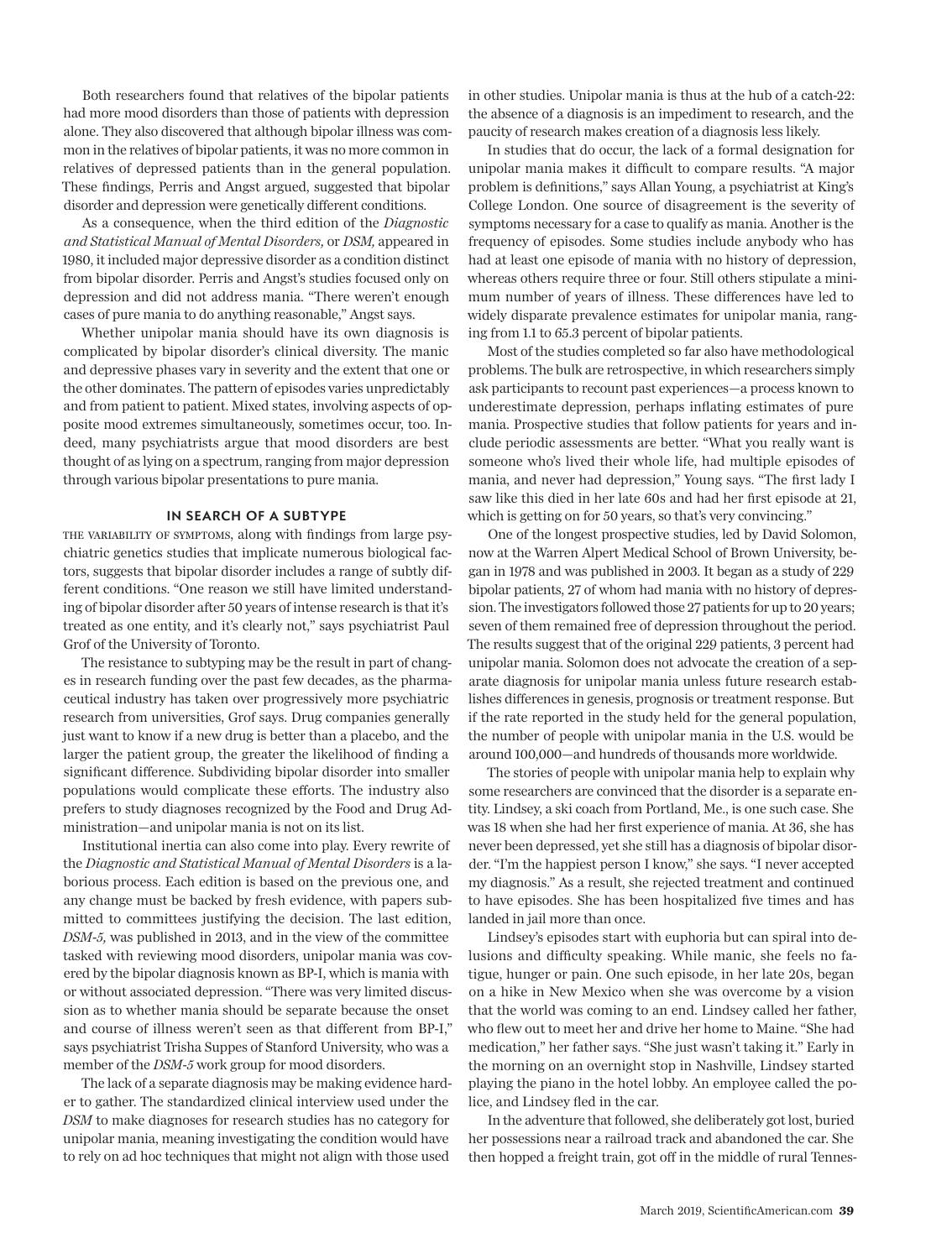see, climbed out of a rock-walled valley and wandered into a chapel, where the pastor was able to glean enough information to contact her family. Shortly after resuming the drive home, Lindsey ran away from her father at a highway rest stop and started picking daisies in a fencedoff electrical area. The police were called again, and although the officer urged her to leave with her father, she insisted on being arrested.

In her cell, a guard pepper-sprayed her, and she ended up in the office of the jail's counselor. Lindsey was barely able to speak at this point, but she wrote "unipolar" repeatedly on a blackboard. The counselor then read Lindsey a description of mania. She credits this encounter as the moment she accepted the need to take medication. The counselor gave her Zyprexa (olanzapine), an antipsychotic. She recovered and takes it to this day, though not without reservations. "My medication is like a dose of sadness, hunger, fatigue and pain," she says. Lindsey was euphoric throughout her ordeal, even while being pepper-sprayed. Only the people around her suffer. "I feel like I've been blessed with this illness that makes me so happy," she says, "but I feel selfish because of how it affects my family."

Lindsey married Andy, a journalist, in 2015, not long after he witnessed her last hospitalization. "It made the relationship stronger in the end," he says. "I got to see her as she clawed her way back to sanity. It was impressive." The most important factor in her treatment is whether a physician accepts that she is not bipolar. "When that's ignored, she no longer trusts that person," Andy says.

# **Psychic Fuel for the Creative Brain**

# The mad genius may be more than a cliché

Of all the tropes of artists and mental afflictions, the most enduring is the one of a genius in the throes of mania. Iconic figures ranging from William Blake to Ernest Hemingway to Kurt Cobain were known or believed to be bipolar. The association has intuitive appeal: the euphoria, abundant energy and racing thoughts of mania are credible fuel for creativity.

Scientific evidence for the association has mostly been inconclusive. Much of the data comes from historical sources, and most accounts are anecdotal. Modern investigative techniques have revealed surprisingly little about what happens in the brain during mania, partly because brain imaging requires minimal head movement, so scanning someone in a floridly manic state is a challenge. As a dynamic process involving the interplay of multiple brain networks, creativity is also difficult to research.

But comparing findings from research into bipolar disorder with certain studies of creativity reveals hints of a link: cognitive "disinhibition" seems to be a feature of both the creative state described as being in the "flow" and altered brain circuits in bipolar disorder.

Brain-imaging studies have found reduced activity in a part of the prefrontal cortex that helps to regulate emotion, which may be linked to impaired impulse control and extremes of mood in bipolar patients. (The prefrontal cortex is the brain's "orchestra conductor" responsible for directing various mental processes.) Some of these studies have also found diminished activity in an area involved in suppressing the kind of spontaneous thought that appears to well up from the unconscious, seemingly out of nowhere.

These results are reminiscent of a 2008 study of improvising jazz musicians and a 2012 study of freestyling rappers, conducted by the team of speech neuroscientist Allen Braun, then at the National Institutes of Health, which found reduced activity in the part of the prefrontal cortex that inhibits spontaneous cognition. They also found an increase in activity in a section of the prefrontal cortex that is part of the so-called default mode network, which revs up when a

### **IT ALL GETS REAL**

A curious quirk in the tale of this neglected dis-

order is that prevalence estimates vary worldwide and are consistently higher in non-Western countries. After qualifying in South Africa in 1997, psychiatrist Christoffel Grobler worked in an inpatient unit in Ireland, where his bipolar patients were mostly in depressed states. When Grobler returned to South Africa in 2009, he noticed the opposite pattern: his patients were mostly in manic states. To investigate, in 2010 he and his colleagues interviewed 103 bipolar patients in three hospitals, using a standard diagnostic questionnaire. They found that 32 percent of patients qualified as unipolar, defined as having at least five manic episodes over four or more years. "When I present this at conferences, people come up and say, 'We see this all the time,'" Grobler says.

Regional variations are tricky to interpret because cultural differences come into play: depression is more likely to be considered part of normal life in Africa, for example. The quality and procedures of health care systems differ, and other causes, including infection or intoxication, may be a factor. But Grobler is convinced the geographical differences are genetic in origin and that unipolar mania therefore represents a distinct condition.

Getting to the bottom of this question will require large, multicultural international studies. In the meantime, scientists are trying to compensate for a shortage of data. One reason most early studies failed to find differences between mania and bipolar disorder may be that they are so slight that they can be reliably detected only in large samples. Although he is now in his 90s, Angst has recently tried to address this problem by consolidating data from nine epidemiological studies conducted in the U.S., Germany, Switzerland, Brazil and Holland. That study, published online last November in *Bipolar Disorders,* found that people with unipolar mania were more likely to be male but less likely to have attempted suicide or to suffer from anxiety, drug use and eating disorders. Angst and his colleagues claim these findings suggest unipolar mania "should be established as a separate diagnosis."

Some of these studies align with three reviews of research on unipolar mania published in the past five years. All three found that unipolar mania is less likely to co-occur with anxiety (which often accompanies depression) but more likely to come with psychotic symptoms. Unipolar mania also seems to confer less social impairment and involve fewer recurrences and better remission rates than bipolar disorder.

Perhaps most important, people with unipolar mania show subtle differences in their response to drugs administered as part